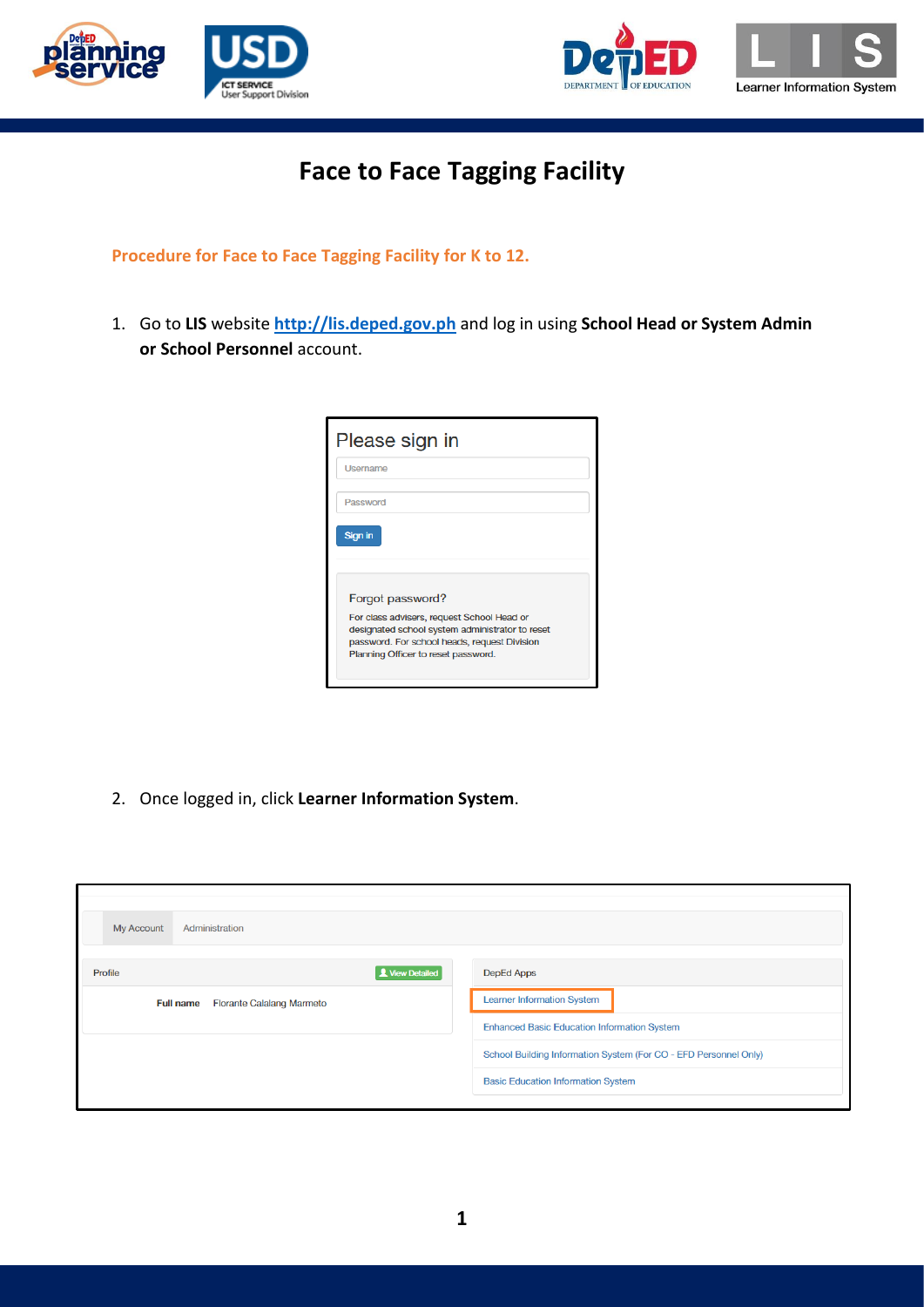



## 3. Click the **List of Classes** tab

| Dashboard            | <b>Dashboard</b>       | <b>Early Registration</b> | <b>LES Quick Count</b> | <b>List of Classes</b> | <b>Transfers</b> | <b>School Forms</b> | <b>Data Corrections 0</b> | Support |
|----------------------|------------------------|---------------------------|------------------------|------------------------|------------------|---------------------|---------------------------|---------|
|                      |                        |                           |                        |                        |                  |                     |                           |         |
| Explore -            |                        |                           |                        |                        |                  |                     |                           |         |
| Today                |                        |                           |                        |                        |                  |                     | Nov 18, SY 2021-2022 -    |         |
| Nov 18, SY 2021-2022 |                        |                           |                        |                        |                  |                     |                           |         |
| Enrolment            |                        |                           |                        |                        |                  |                     |                           |         |
|                      |                        |                           | Overview Summary       |                        |                  |                     |                           |         |
|                      | <b>Total Enrolment</b> |                           |                        |                        |                  |                     |                           |         |
|                      |                        |                           |                        |                        |                  |                     |                           |         |
|                      |                        |                           |                        |                        |                  |                     |                           |         |
|                      | Male Female            |                           |                        |                        |                  |                     |                           |         |
|                      | $\overline{2}$         | $\overline{\mathbf{0}}$   |                        |                        |                  |                     |                           |         |
|                      |                        |                           |                        |                        |                  |                     |                           |         |
|                      |                        |                           |                        |                        |                  |                     |                           |         |

4. Click the **Select Item**. Pilot F2F option should be displayed.

## For K-10

| <b>List of Classes</b><br><b>Dashboard</b> | <b>Early Registration</b><br><b>LES Quick Count</b> | <b>List of Classes</b> | <b>Transfers</b><br><b>School Forms</b> | <b>Data Corrections 0</b><br>Support |
|--------------------------------------------|-----------------------------------------------------|------------------------|-----------------------------------------|--------------------------------------|
| + Create Class                             | Select Item -                                       |                        |                                         | SY 2021 - 2022 -                     |
| <b>List of Classes</b>                     | <b>LESF</b><br><b>ADM</b><br><b>BMI</b>             |                        |                                         |                                      |
| Grade 2                                    | <b>SBFP</b><br>Pilot F2F                            |                        |                                         | $\overline{\mathbf{2}}$              |
|                                            |                                                     |                        |                                         | View Enrolment $\blacktriangleright$ |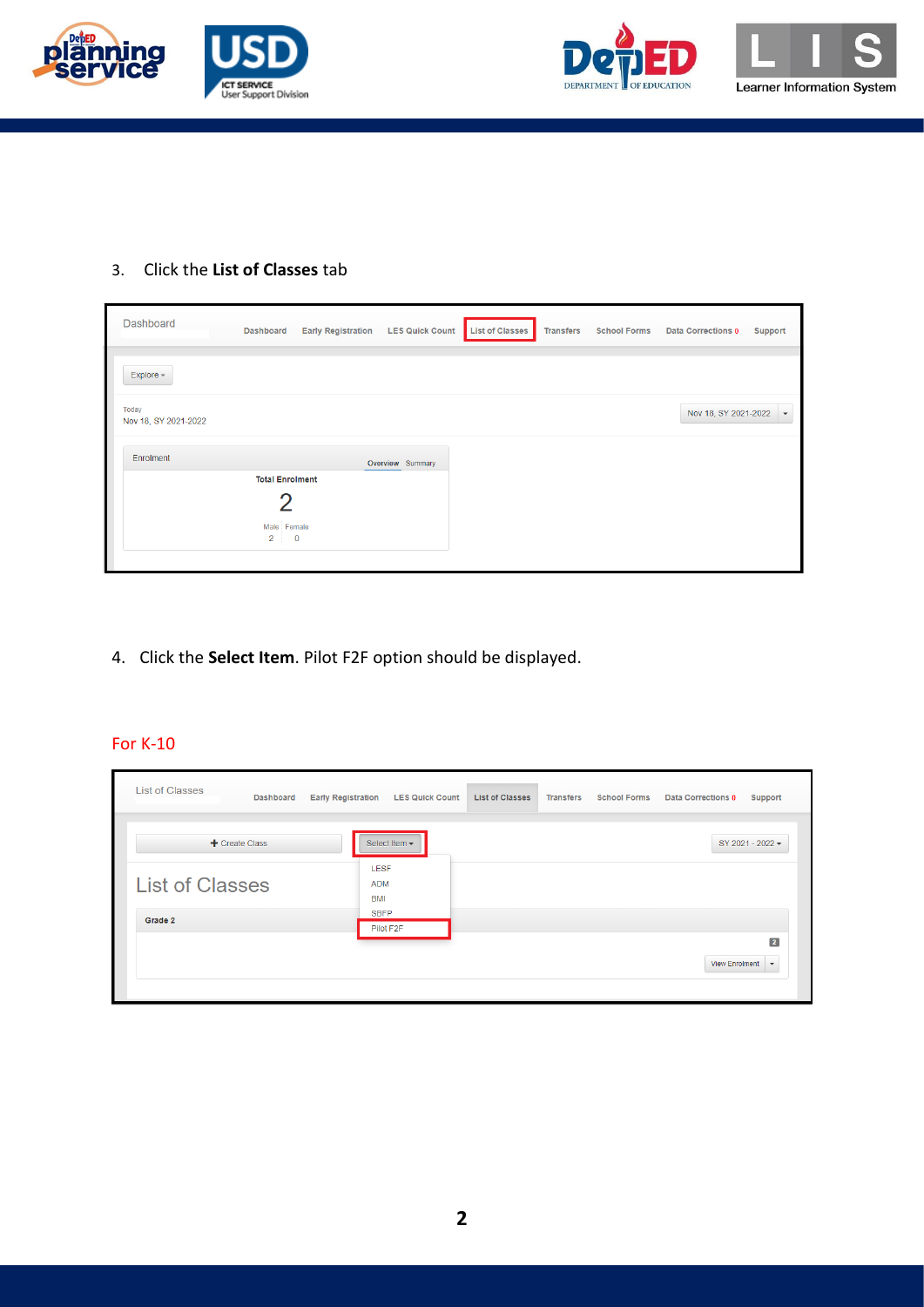





## For SHS

Click List of Classes tab and Select Item choose Pilot F2F and click Grade/Classes button. Or click **SHS Tagging Facility**.

| <b>List of Classes</b>                                                                                                                                                                                       |
|--------------------------------------------------------------------------------------------------------------------------------------------------------------------------------------------------------------|
| <b>LES Quick Count</b><br><b>List of Classes</b><br><b>Dashboard</b><br><b>School Forms</b><br>Senior high school<br><b>SHS Tagging Facility</b><br><b>Transfers</b><br><b>Data Corrections 0</b><br>Support |
| + Create Class<br>Select Item -<br>SY 2021 - 2022 -<br><b>LESF</b><br><b>List of Classes</b><br>Pilot F2F                                                                                                    |
| <b>Masterlist</b>                                                                                                                                                                                            |
| Senior high school<br><b>SHS Tagging Facility</b><br><b>Dashboard</b><br><b>LES Quick Count</b><br><b>List of Classes</b><br><b>Transfers</b><br><b>School Forms</b><br><b>Data Corrections 0</b><br>Support |
| Tagged as Pilot F2F<br>Pilot F2F<br>Grade / Classes<br>$\checkmark$<br>$\checkmark$<br>$\check{ }$<br><b>Grade / Classes</b><br>Grade 12 - 1st Semester<br>Grade 12 - Blinkue<br><b>Masterlist</b>           |
| <b>List of Classes</b>                                                                                                                                                                                       |
| <b>SHS Tagging Facility</b><br><b>LES Quick Count</b><br><b>List of Classes</b><br><b>Transfers</b><br><b>School Forms</b><br>Senior high schoo<br>Data Corrections 0<br><b>Support</b><br><b>Dashboard</b>  |
| LESF<br>Pilot F2F<br>$+$ Create Class<br>SY 2021 - 2022 -<br>Select Item -                                                                                                                                   |
| <b>List of Classes</b>                                                                                                                                                                                       |

5. Select the **Pilot F2F** option in the list.

The three (3) following dropdown button will appear and it may be used to filter by Item select, Grade / Classes and Tagged as Pilot F2F or Not Tagged as Pilot F2F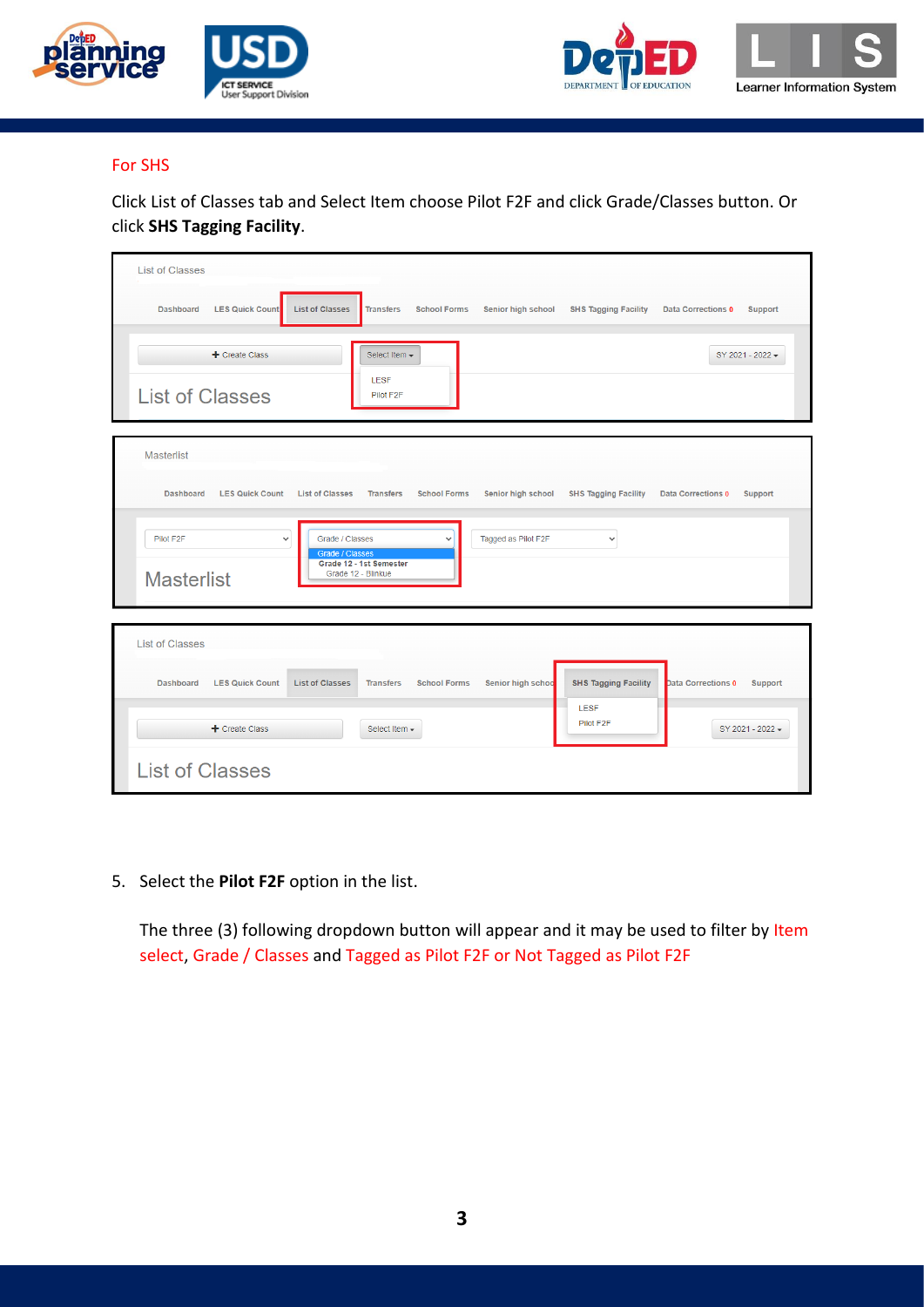





| <b>Masterlist</b>                           |              | <b>Dashboard</b> | <b>LES Quick Count</b>  | <b>List of Classes</b>                                                | <b>Transfers</b> | <b>School Forms</b> | Data Corrections 0 | <b>Support</b> |
|---------------------------------------------|--------------|------------------|-------------------------|-----------------------------------------------------------------------|------------------|---------------------|--------------------|----------------|
| Pilot F <sub>2</sub> F<br><b>Masterlist</b> | $\checkmark$ | Grade / Classes  | $\checkmark$            | Tagged as Pilot F2F<br>Tagged as Pilot F2F<br>Not tagged as Pilot F2F |                  | ٠                   |                    |                |
|                                             |              |                  | Class has no event/case |                                                                       |                  |                     |                    |                |

6. Click the **Grade/Classes** to select Grade level and Section of learners to be tagged in Pilot F2F

| <b>Masterlist</b>                      | <b>Dashboard</b>                   | <b>LES Quick Count List of Classes</b> |                     | Transfers | <b>School Forms</b> | Data Corrections 0 | Support |
|----------------------------------------|------------------------------------|----------------------------------------|---------------------|-----------|---------------------|--------------------|---------|
| Pilot F <sub>2</sub> F<br>$\checkmark$ | Grade / Classes<br>Grade / Classes | $\overline{\phantom{a}}$               | Tagged as Pilot F2F |           | $\checkmark$        |                    |         |
| <b>Masterlist</b>                      | Grade 3<br>Grade 3 - Blink         |                                        |                     |           |                     |                    |         |

7. Click the 3<sup>rd</sup> dropdown option and select Not Tagged as Pilot F2F to see the list of learners participating in Pilot Face to Face.

|   | <b>Masterlist</b>                                                       |              | <b>Dashboard</b> | <b>LES Quick Count</b> | <b>List of Classes</b>  | <b>Transfers</b> | <b>School Forms</b>              | Data Corrections 0     | Support   |
|---|-------------------------------------------------------------------------|--------------|------------------|------------------------|-------------------------|------------------|----------------------------------|------------------------|-----------|
|   | Pilot F2F                                                               | $\checkmark$ | Grade / Classes  | $\checkmark$           | Not tagged as Pilot F2F |                  | $\check{ }$                      |                        |           |
|   | <b>Masterlist</b>                                                       |              |                  |                        |                         |                  |                                  |                        |           |
|   |                                                                         |              |                  |                        |                         |                  |                                  |                        |           |
|   | • Pilot F2F - Learners participating in Pilot Face to Face<br>Enrolment |              |                  |                        |                         |                  |                                  |                        |           |
| # | Learner                                                                 |              |                  |                        |                         | Gender           | Date of<br>official<br>enrolment | Pilot F <sub>2</sub> F | Option    |
|   |                                                                         |              |                  |                        |                         | M                | 09/13/21                         | $\mathsf{N}$           | Profile / |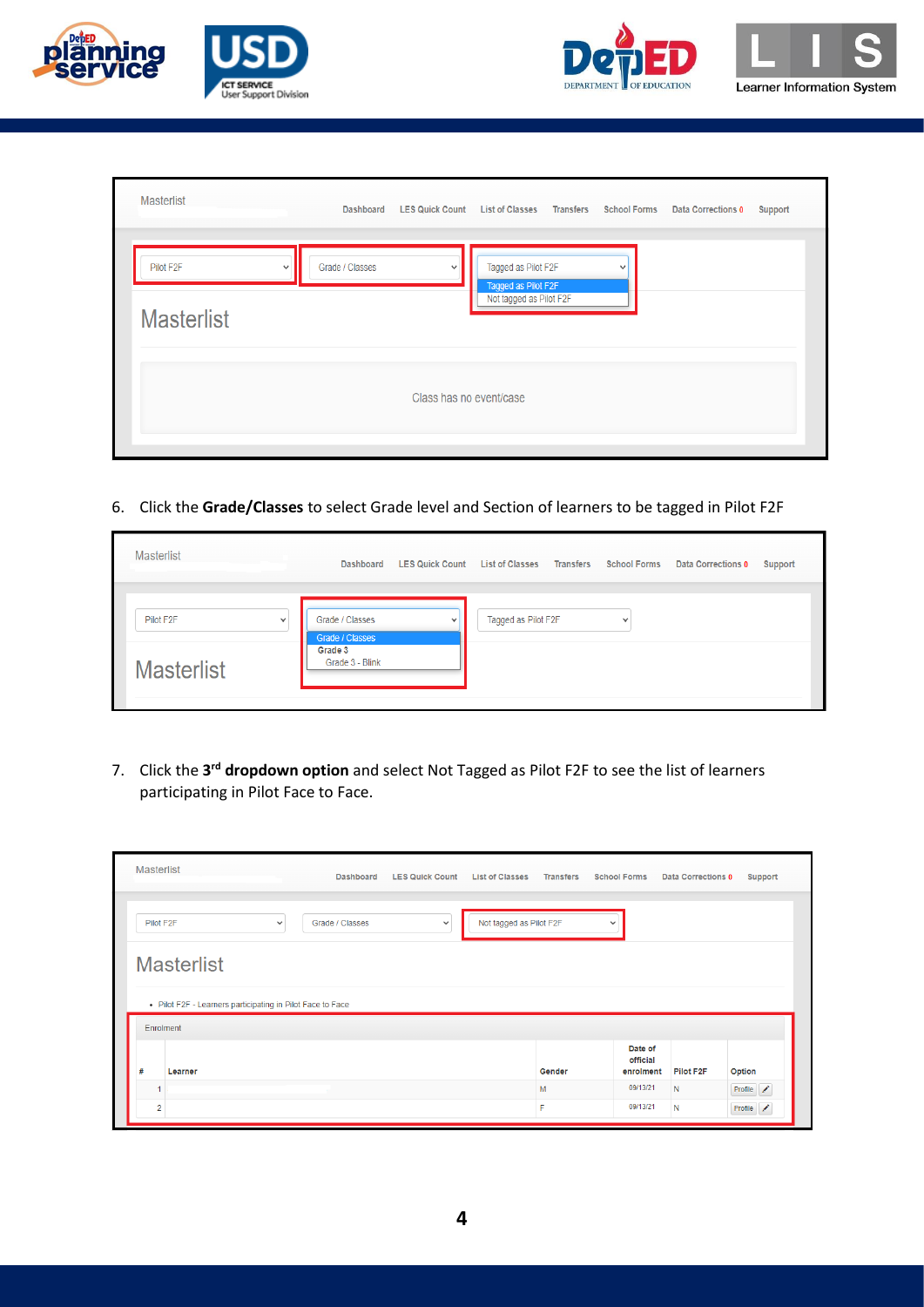



List of learners that have been tagged in Pilot F2F should be displayed as follows:

- 1. LRN
- 2. Learner's name
- 3. Gender
- 4. Date of first attendance
- 5. **Y** under Pilot F2F option
- 6. Profile button
- 7. Edit (pencil icon) button.

**OR** Class has no event/case" message should be displayed if no learner/s has been tagged in the Pilot F2F.

8. Select the learner's name to be tagged in the Pilot F2F and click the Edit (pencil icon) button under the Option column.

|           | <b>Masterlist</b>                                          |              | <b>Dashboard</b> | <b>LES Quick Count</b> | <b>List of Classes</b>  | <b>Transfers</b> | <b>School Forms</b>              | Data Corrections 0     | Support        |
|-----------|------------------------------------------------------------|--------------|------------------|------------------------|-------------------------|------------------|----------------------------------|------------------------|----------------|
| Pilot F2F |                                                            | $\checkmark$ | Grade / Classes  | $\checkmark$           | Not tagged as Pilot F2F |                  | $\checkmark$                     |                        |                |
|           |                                                            |              |                  |                        |                         |                  |                                  |                        |                |
|           | <b>Masterlist</b>                                          |              |                  |                        |                         |                  |                                  |                        |                |
|           | • Pilot F2F - Learners participating in Pilot Face to Face |              |                  |                        |                         |                  |                                  |                        |                |
|           | Enrolment                                                  |              |                  |                        |                         |                  |                                  |                        |                |
| #         | Learner                                                    |              |                  |                        |                         | Gender           | Date of<br>official<br>enrolment | Pilot F <sub>2</sub> F | Option         |
|           |                                                            |              |                  |                        |                         | М                | 09/13/21                         | N                      | <b>Profile</b> |

- 9. After clicking the edit icon the following should be displayed:
	- 1. LRN
	- 2. Learner's name
	- 3. Tagging question
	- 4. Yes and No options
	- 5. Submit and Back buttons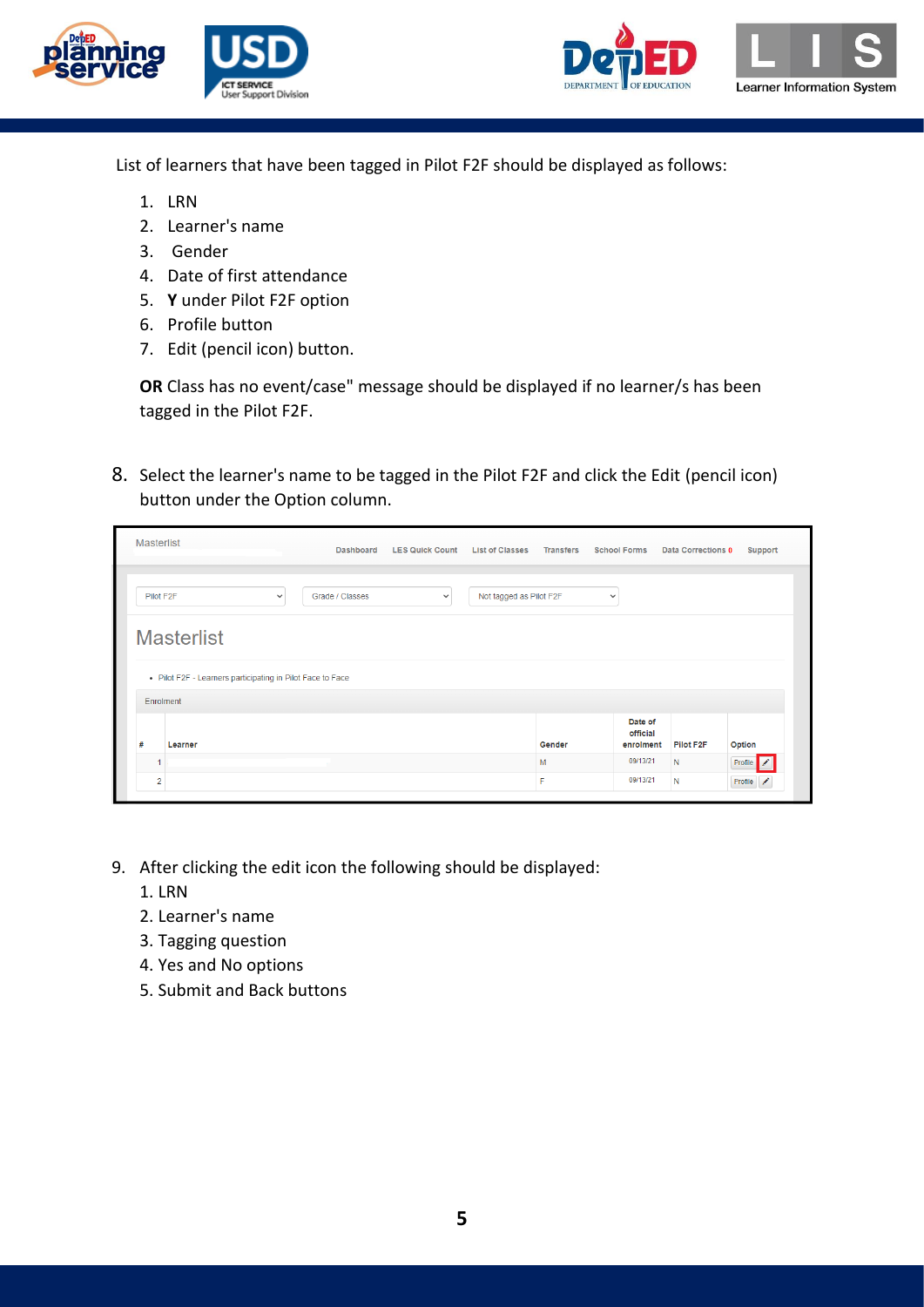





| <b>Event Tagging</b> | <b>Dashboard</b>                     | LES Quick Count List of Classes Transfers                             |                                               |  | School Forms Data Corrections 0 | Support |
|----------------------|--------------------------------------|-----------------------------------------------------------------------|-----------------------------------------------|--|---------------------------------|---------|
|                      | Pilot F2F<br><b>CONTRACTOR</b><br>ls | <b>Pilot Limited Face to Face Classes?</b><br>OYes ONo<br><b>Back</b> | participating in the SY 2021 - 2022<br>Submit |  |                                 |         |

10. Select the **correct option** for the learner. If you tick the YES and click the **Submit** button a 'Learner updated' notification should be displayed. The learner's name should be included in Tagged as Pilot F2F button.

| <b>Masterlist</b>                                          | <b>Dashboard</b>                    | <b>LES Quick Count</b>                 | <b>List of Classes</b>                        | <b>Transfers</b> | <b>School Forms</b>                 | <b>Data Corrections 0</b> | Support   |
|------------------------------------------------------------|-------------------------------------|----------------------------------------|-----------------------------------------------|------------------|-------------------------------------|---------------------------|-----------|
| $\checkmark$<br>Pilot F2F                                  | Grade / Classes                     | $\checkmark$                           | Not tagged as Pilot F2F                       |                  | $\checkmark$                        |                           |           |
| <b>Masterlist</b>                                          |                                     |                                        |                                               |                  |                                     |                           |           |
| <b>Learner updated</b>                                     |                                     |                                        |                                               |                  |                                     |                           |           |
| • Pilot F2F - Learners participating in Pilot Face to Face |                                     |                                        |                                               |                  |                                     |                           |           |
| <b>Enrolment</b>                                           |                                     |                                        |                                               |                  |                                     |                           |           |
| #<br>Learner                                               |                                     |                                        | Gender                                        |                  | Date of<br>official<br>enrolment    | Pilot F2F                 | Option    |
| 1                                                          |                                     |                                        | F                                             |                  | 09/13/21                            | N                         | Profile / |
|                                                            |                                     |                                        |                                               |                  |                                     |                           |           |
| <b>Masterlist</b><br>Pilot F2F<br>$\checkmark$             | <b>Dashboard</b><br>Grade / Classes | <b>LES Quick Count</b><br>$\checkmark$ | <b>List of Classes</b><br>Tagged as Pilot F2F | <b>Transfers</b> | <b>School Forms</b><br>$\checkmark$ | <b>Data Corrections 0</b> | Support   |
| <b>Masterlist</b>                                          |                                     |                                        |                                               |                  |                                     |                           |           |
| • Pilot F2F - Learners participating in Pilot Face to Face |                                     |                                        |                                               |                  |                                     |                           |           |
| Enrolment                                                  |                                     |                                        |                                               |                  |                                     |                           |           |
| #<br>Learner                                               |                                     |                                        |                                               | Gender           | Date of<br>official<br>enrolment    | Pilot F2F                 | Option    |
| $\mathbf{1}$                                               |                                     |                                        |                                               | M                | 09/13/21                            | Ÿ                         | Profile / |